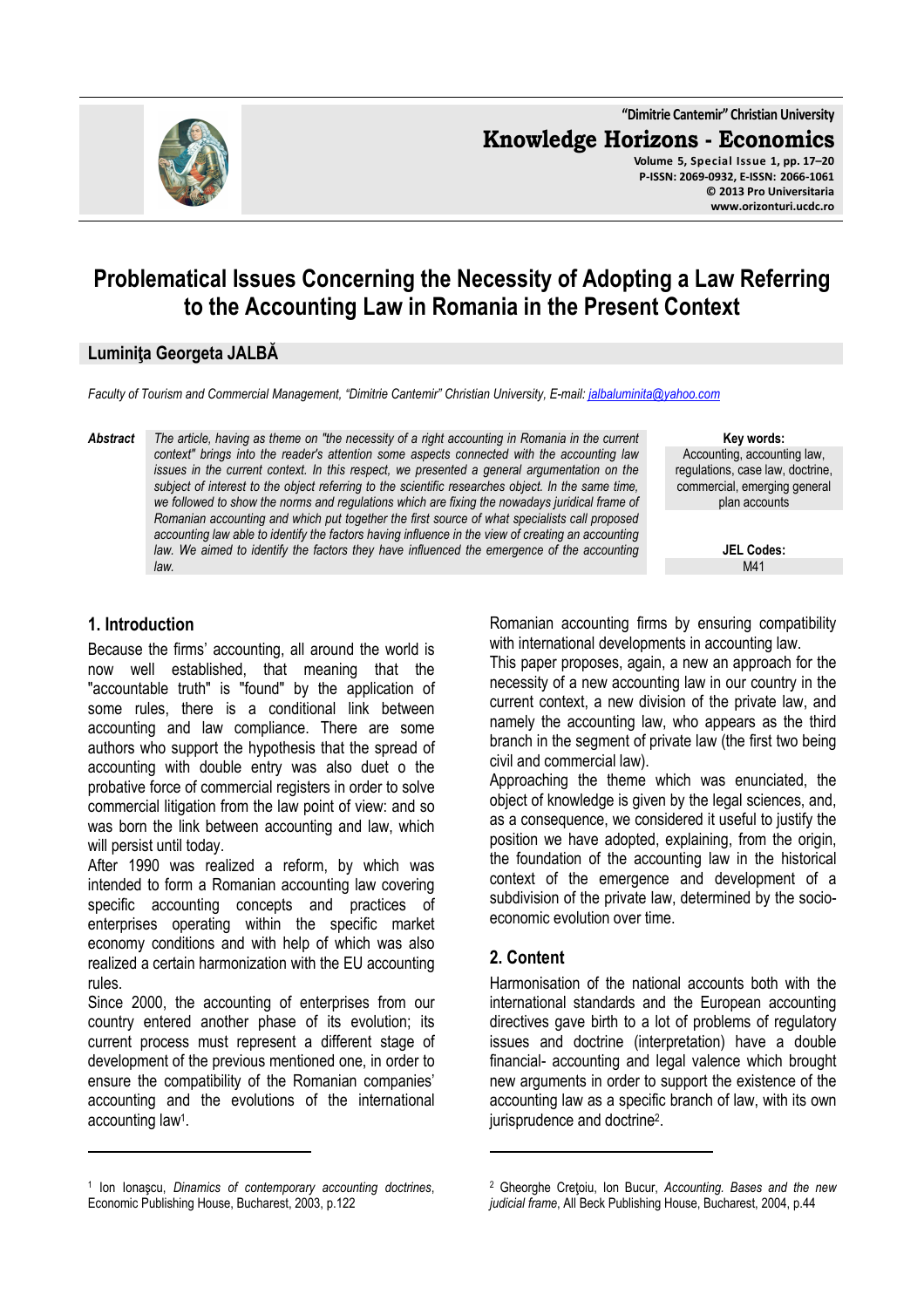The accounting law, as a modern component of the legal science, like an independent discipline founded relatively recent; the birth of the law in an independent form could be established by the end of the fifth decade of the  $XX<sup>th</sup>$  century, when the autonomous accounting statutes appeared in order to organize the management of the accounting methodology at the level of the national economy.

Regarding the status of this discipline, according to some authors, the accounting law is a part of the commercial law, but, after others opinion, it is an autonomous discipline and for other authors it is or may be a discipline in between borders, *"accounting and accounting law".* 

Based on a careful analysis concerning of the laws components, the conclusion we reached is about that the accounting law (as well as commercial law and tax law) is autonomous, autonomy which derives from accounting's regulations and specific rules and from professionals working in this area of activity and conferring to this law's subdivision the individualization of its object.

In this respect, the specific accounting principles adopted by accounting regulations, rules specifically expressed on, concerning: preparing justificative documents for any operation that affects the enterprise's patrimony, the chronological and systematic recording in accounting of all financial and economic accounting operations, the inventory and evaluation of patrimony's elements, annual financial statements drawing up and their verification and certification, in order to publish and to deposit the accounting information and other specific methods and techniques which form the object of accounting.

Note in this context the following distinct components of legal regulations in the field of accounting, namely: the sphere of its application, some peculiarities in its application to public sector institutions, establishing explicit responsibility for the accounting's organization and management; regulation of professionals' statute working in the field of accounting; the specific defining of contraventions and offenses in the accounting's field. In order to present the accounting law's evolution, the specialists in reference works distinguish three periods well framed as following: the period September 1, 1887 (date of entry into application of the Commercial Code) - January 1, 1949, the date of transition to the accounting's normalization process, the period 1 January 1949 - December 1989 characterized by a centralized economy and a regulatory and legislative system adapted to the law system adapted to that period and the period between January 1, 1990 – till nowaday, characterized by the most profound reform of the national system of accounting, in which the Romanian accounting has traversed a series of stages

with the scope of its connection to the accounting systems used on an international scale<sup>3</sup>.

In conclusion, accounting law belongs to the national law (internal), as an independent division of the private law. Long time, the accounting didn't have its own regulations and law sources; the specific literature of this field considers that the origins of the accounting regulatory process appeared in early Colbert's Ordinance since 1673, and especially in the Trade Code adopted in France in 1807 (entered into force on January 1. 1808), which contains 10 articles about the traders' registers, from which 6 recorded the evidence in court of all proofs. Future regulations and in particular the laws and the standardization of accounting measures, namely the production and use of charts of accounts have led many experts to assert that by it has made its way "a true accounting law."

The Accounting law is the private law section leading accountants and accounting. With the scope of developing these ideas, in the paper written about this field of activity made by a French team of specialists, "Accounting and accounting law" under the leadership of Professor Alain Burlaud was affirmed that, by legislating a mandatory general Plan of accounts came into effect in 1982 (in contrast with the period between 1947 and 1952 plans, which didn't have an obligatory feature), when "in the matter of law were introduced new concepts, created by the accounting language, which meant the most remarkable evolution, because it was admitted like able to mark the accounting law emergence". Concerning the emergence of the accounting law, teachers Ion Gheorghe Cretoiu and Ion Bucur endorsed the idea of the accounting law's emergence, starting from the premise that" the information that accounting produces is a public good, intended for multiple use, and this is why it requires a code of its own generation , dissemination and use. In this respect the more justified is the idea of the existence of the accounting law in conditions in which law's principles and rules are consacred because of a law adopted by the parliament, and the plan of accounts and the regulations of its application has a feature not only like a methodological rule, but also as a law one.

Accounting's harmonization of national standards with international standards and regional regulations give birth to numerous doctrinal issues (interpretation), problems which have a double valence from the financial-accounting and legal point of view and they bring new arguments in order to support the very existence of the accounting law.

l

<sup>3</sup> Emil Nişulescu, Maria Manolescu, Gheorghe Lepădatu, *The accounting law,* Ed. Tribuna Economică, Bucharest, 1998, p. 70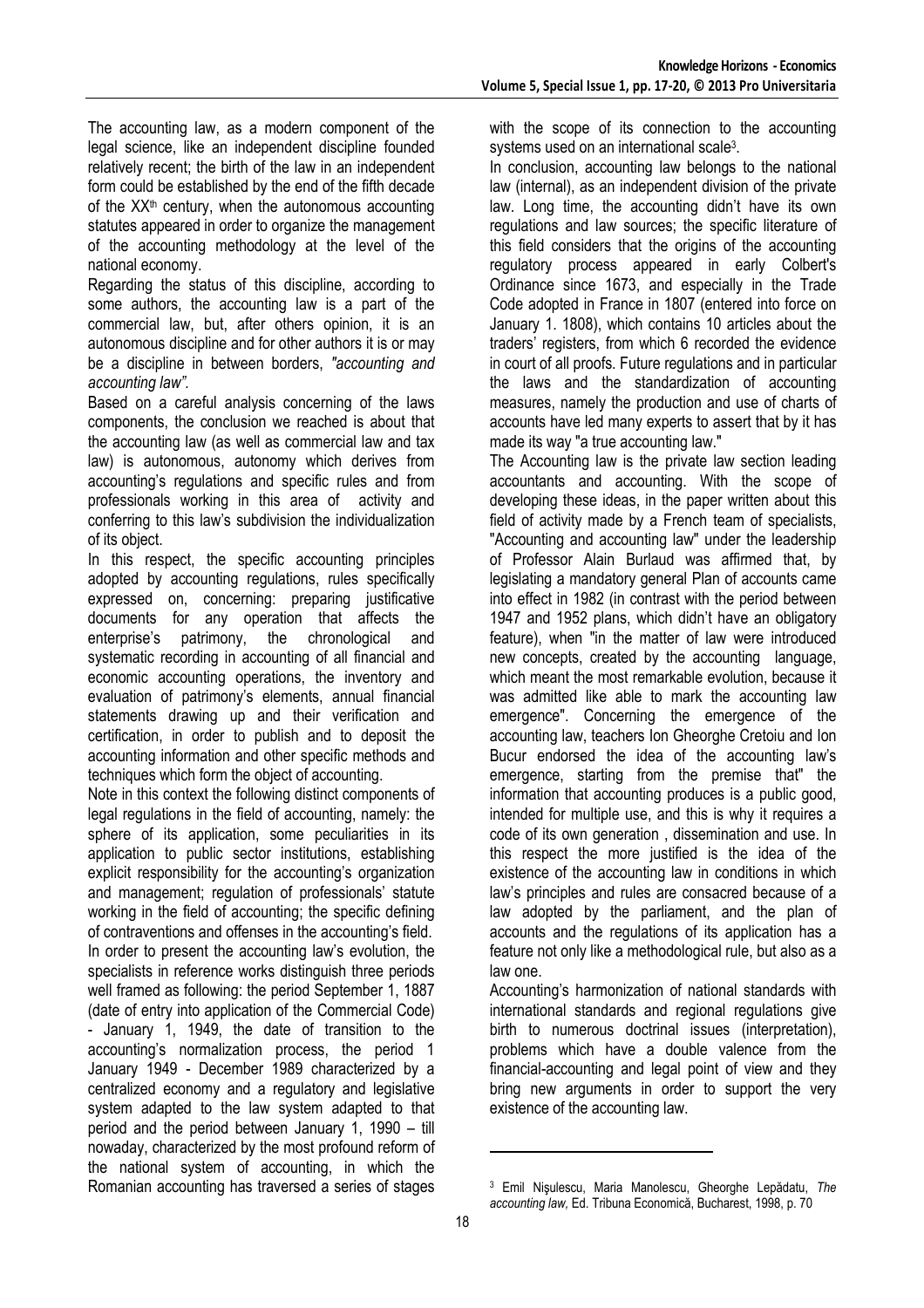Regarding the status of this discipline, according to some authors, the accounting law is part of the commercial law, after others it is an autonomous discipline but following others authors it is or may be a borderline discipline: "*accounting and accounting law*".

As a specific branch of law, accounting law has accumulated, along the time, its own independent concepts and rules, all independent of other rules and disciplines of law; it possesses its own jurisprudence and doctrine, which were all but inseparable from the theoretical and methodological foundations of accounting.

It is widely spreaded the idea that the sources of the accounting law are:

A. *Legislative sources* consisting of: the Commercial Code, the Commercial Company Law, other laws, government ordinances, and so on;

B. *Jurisprudential and doctrinal sources:*

- The Case law / jurisprudence (court decisions);

- The Doctrine (interpretations and recommendations concerning public or professional organisms)

C. *The standards (IAS/IFRS), International guidelines and international doctrine (IASB, EEC, UN, OECD, the International Movable Values Commissions' Organisation).* 

In Romania, the basic texts on which the accounting law's current sources are built can be enumerated as following:

- the Accounting Law no. 82/1991, modified and republished;

- the Commercial Companies Law no. 31/1990, republished;

- Order no.3055/2009 for the approval of accounting's regulations harmonized with EU directives;

- Order no. 1286 of 1 October 2012 for the approval of the accounting's regulations, according with commercial standards whose movable values are admitted to trading on a regulated market;

- General chart of accounts;

- IASB Framework;

- IAS / IFRS;

- The IV and VII Directives of the EEC.

In connection with the necessity of accounting law, the university professors Călin Oprea and Michael Ristea reveals that the unification and the hierarchy of all texts concerning the accounting regulations in a single, unitary ensemble can lead to a true accounting law and they define in this way its content as: "all laws, rules, orders, instruments and other laws relating to the organization and the accounting and financial statements or documents' management but also the drawing up of the synthesis summary reporting"<sup>4</sup> . In the l

same respect, Professor Niculae Feleagă and his collaborators states: "The legal framework of a country's accounting is the product of a new law's branch, called accounting law"<sup>5</sup> .

By definition, the commercial law has as its own object the "production" and the use of legal rules acts opposable to the trade acts and tradesmen. Many of the specific accounting law rules are identified emerge from and converge toward the commercial judicial norms. The common segment between the two forms of law is defined and regulated through the *commercial societies' law.* This one contains judicial laws which, in the same time, are also accounting norms concerning: keeping the company registers' record; the drawing up, the audit and presentation of the financial situations; the creation, the reduction and the capital increase; the distribution of profits including the payment of dividends; emission of bonds; the dissolution, the fusion and the division of companies. The legal rules in the accounting field foreseen in the Commercial Code refer to the importance of organizing and bookkeeping in the business activity.

In order to realize the objective of the accounting functions, it involves, in addition to a system of principles and rules, a set of tools and techniques through which it can be organized and lead the accounting evidence of all business units and public institutions. Among these, a central place is occupied by the documents, accounting books and accounting models themselves.

The accounting's knowledge begins with the recording and the collection of accounting information, of the accounting data subjects about business assets. Recording and accounting background provides raw intelligence data about the existence, condition and the heritage's movements. This process is performed using documents. In the field of accounting shall be included only those documents that record operations which are within the financial accounting function of the economic unit. In this sense, the Accounting Law No.82/1991 stipulates that any economic and financial operation performed is recorded when it occurs in a document underlying accounting records, achieving in this way the quality of justifying and supporting documents underlying the accounting records and they engage the responsability of persons which prepared them, endorsed and approved, and those ones that they recorded in the accounting registers as appropriate.

Their features as supporting documents give to the evidence documents the quality of probative value in court. In their vast majority, the evidence documents record legal relations between enterprises and in cases

l

<sup>4</sup> Oprea Călin, Mihai Ristea, *The bases of Accounting*, National Publishing House, 2000, p.62.

<sup>5</sup> Niculae Feleagă, Liliana Malciu, Ştefan Bunea, *The bases of Accounting*, Economic Publishing House, 2002, p.31